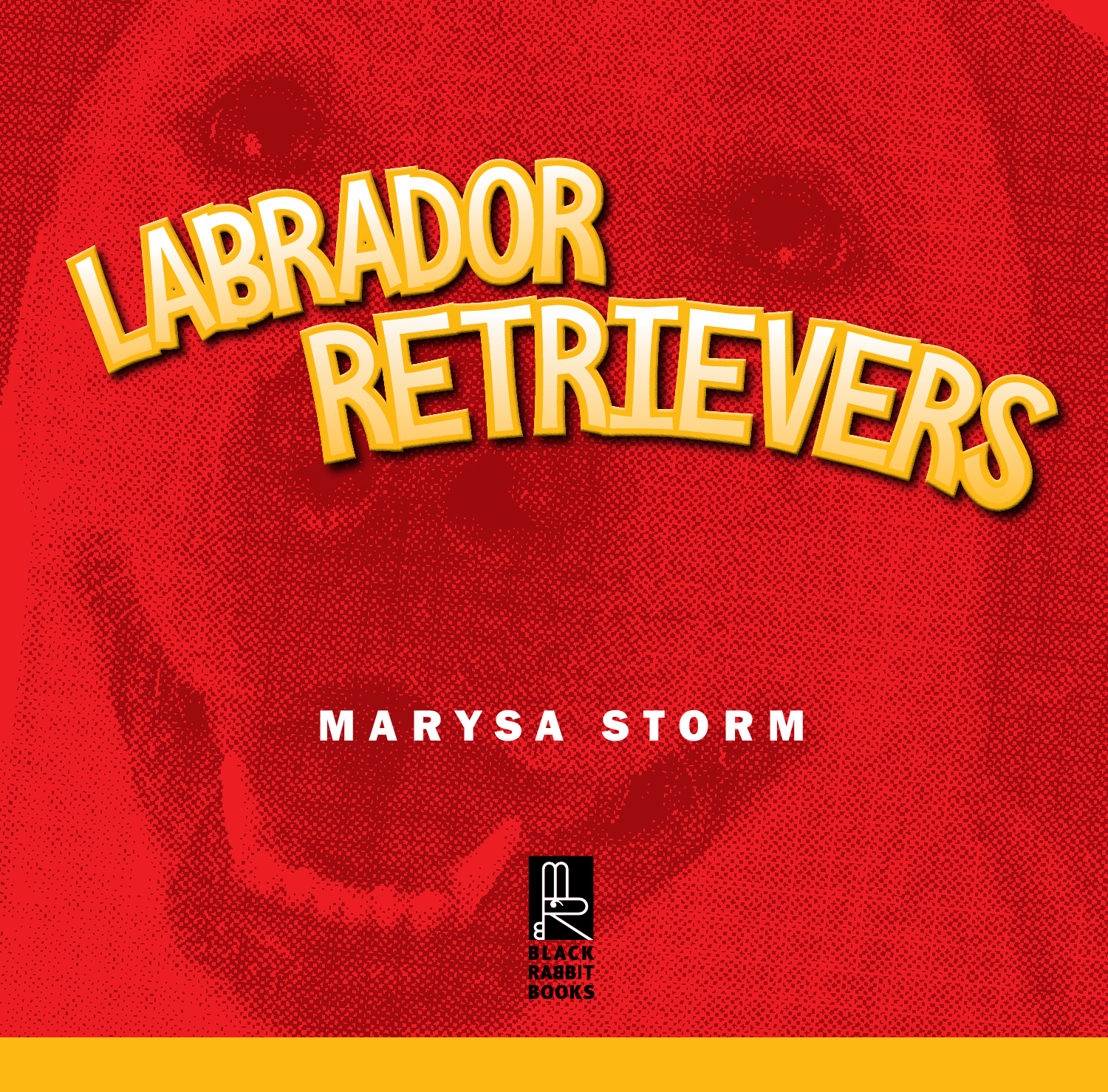- 
- Labrador Retriever. . . . 4
	-
- Puppy Personality. . . 10
- Labrador Retriever
- Care. . . . . . . . . . . . . .
- More Information . . . . . . . . 22

Chapter 1 Meet the Chapter 2 Chapter 3

# **Contents**



Bolt Jr. is published by Black Rabbit Books P.O. Box 3263, Mankato, Minnesota, 56002. www.blackrabbitbooks.com Copyright © 2021 Black Rabbit Books

Catherine Cates, designer; Omay Ayres, photo researcher

All rights reserved. No part of this book may be reproduced in any form without written permission from the publisher.

Names: Storm, Marysa, author.

Title: Labrador retrievers / by Marysa Storm. Description: Mankato, Minnesota : Black Rabbit Books, [2021] | Series: Bolt Jr. our favorite dogs | Includes bibliographical references and index. | Audience: Ages 6-8 | Audience: Grades K-1 | Summary: "Teaches readers all about Labrador retrievers through simple text, infographics, and fun facts"– Provided by publisher. Identifiers: LCCN 2019026817 (print) | LCCN 2019026818 (ebook) | ISBN 9781623104702 (hardcover) | ISBN 9781644664568 (paperback) | ISBN 9781623105006 (ebook) Subjects: LCSH: Labrador retriever–Juvenile literature. Classification: LCC SF429.L3 S77 2021 (print) | LCC SF429.L3 (ebook) | DDC 636.752/7–dc23 LC record available at https://lccn.loc.gov/2019026817 LC ebook record available at https://lccn.loc. gov/2019026818

Printed in the United States. 4/20

#### Image Credits

AP Images: Patrick Record, 12; iStock: Eriklam, Cover; Shutterstock: Ase, Cover; Ekaterina Brusnika, 20–21; Eric Isselee, 4, 6–7; foxhound photos, 22–23; Grigorita Ko, 18–19; Leoniek van der Vliet, 21; loveaum, 6–7; Master1305, 10; Naddya, 3, 24; Nigel Kirby Photography, 5; Paul Clifton, 6–7; Petrovic Igor, 14; SikorskiFotografie, 8–9; stocksre, 16–17; Susan Schmitz, 1; Tina Rencelj, 10–11; Tosha174, 13

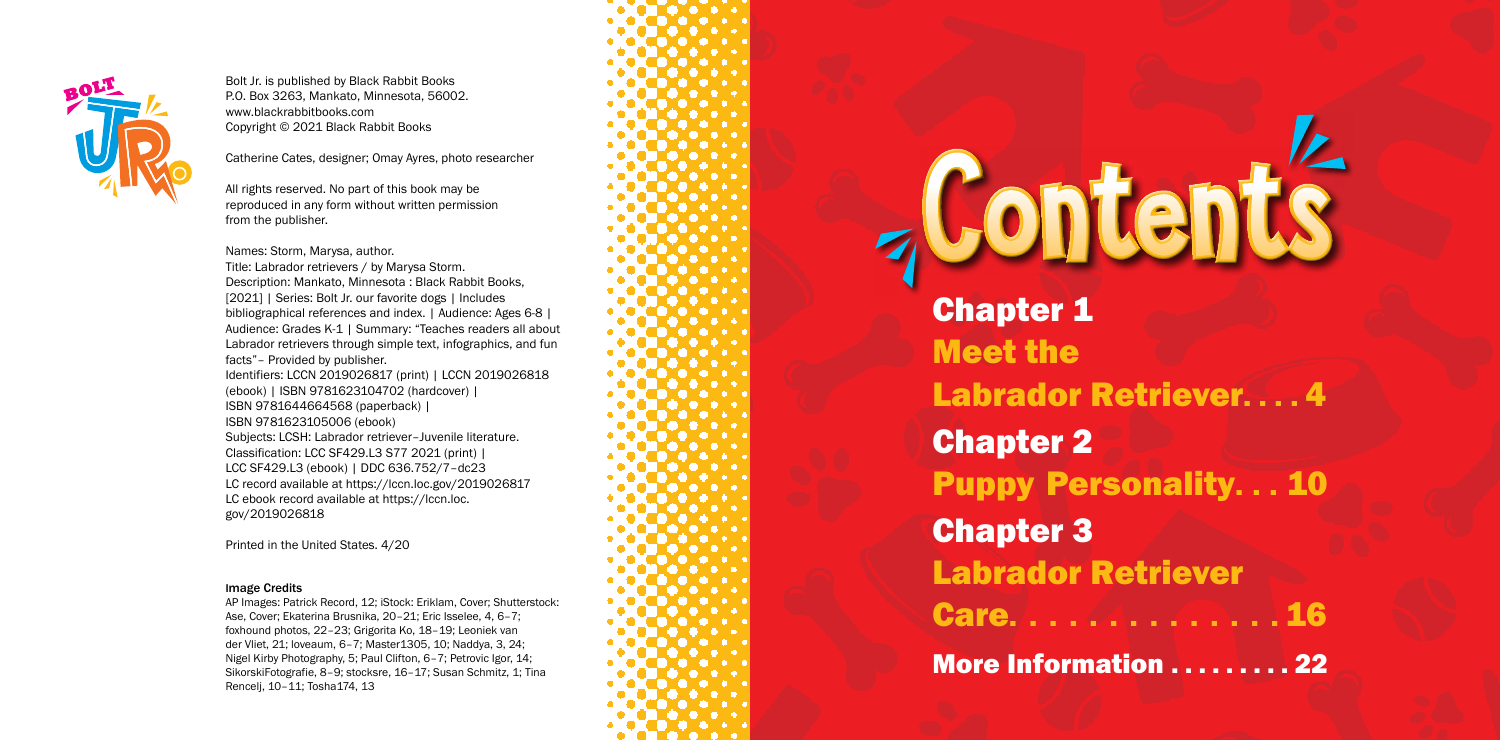retriever: a dog that has a water-resistant coat and is used to find and bring back game

**00000000000** 

its owner. The dog's tail wags. Back and forth. Back and forth. The happy dog is waiting for its human to throw the ball. When the boy does, the Lab races off.





The Labrador **retriever** looks up at

4



#### CHAPTER 1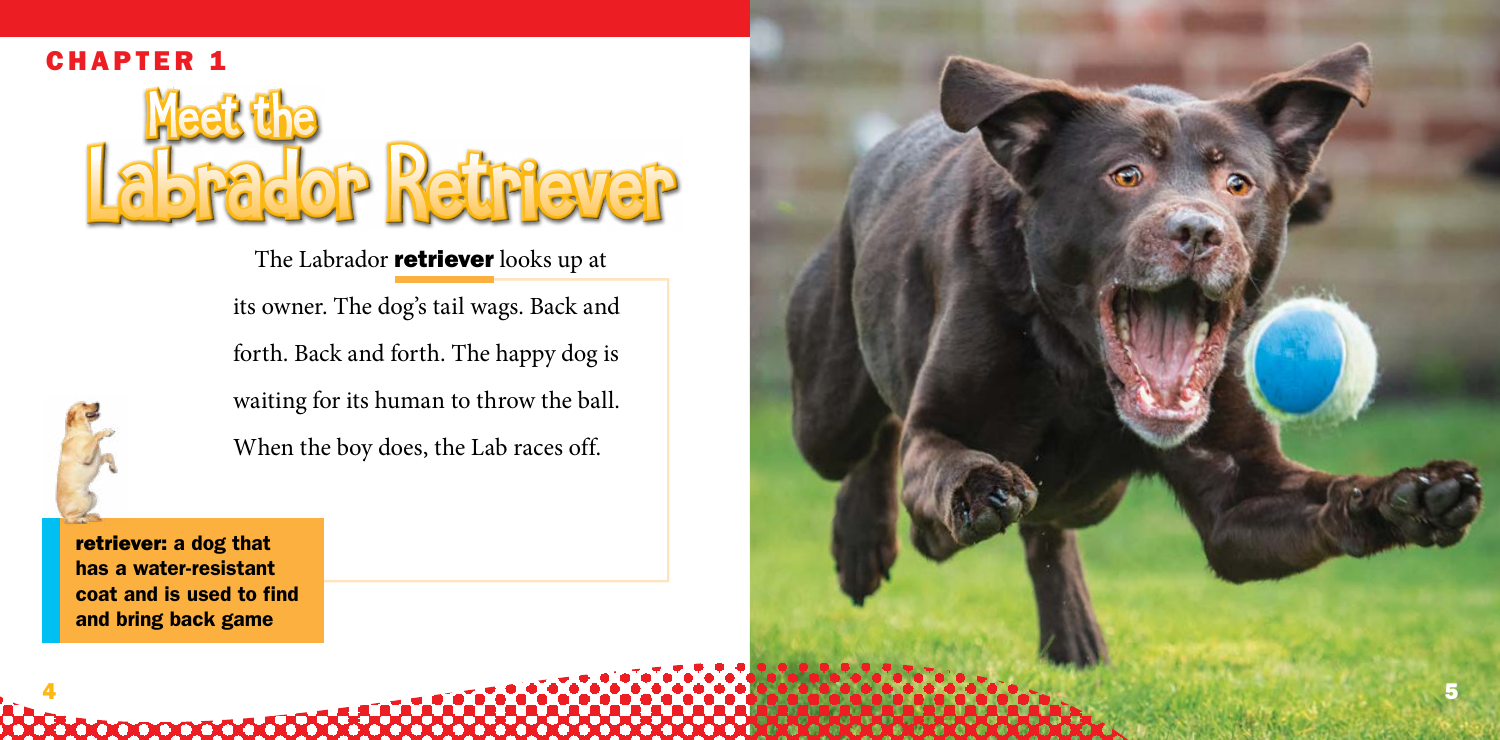#### Labrador retriever

21.5 to 24.5 inches (55 to 62 centimeters)

## MPARING

Chihuahua

6 to 9 inches (15 to 23 cm)

#### A Happy Dog

Labs love playing. They have a lot of energy. These dogs are medium-sized. They come in three colors. They can be brown, yellow, or black.